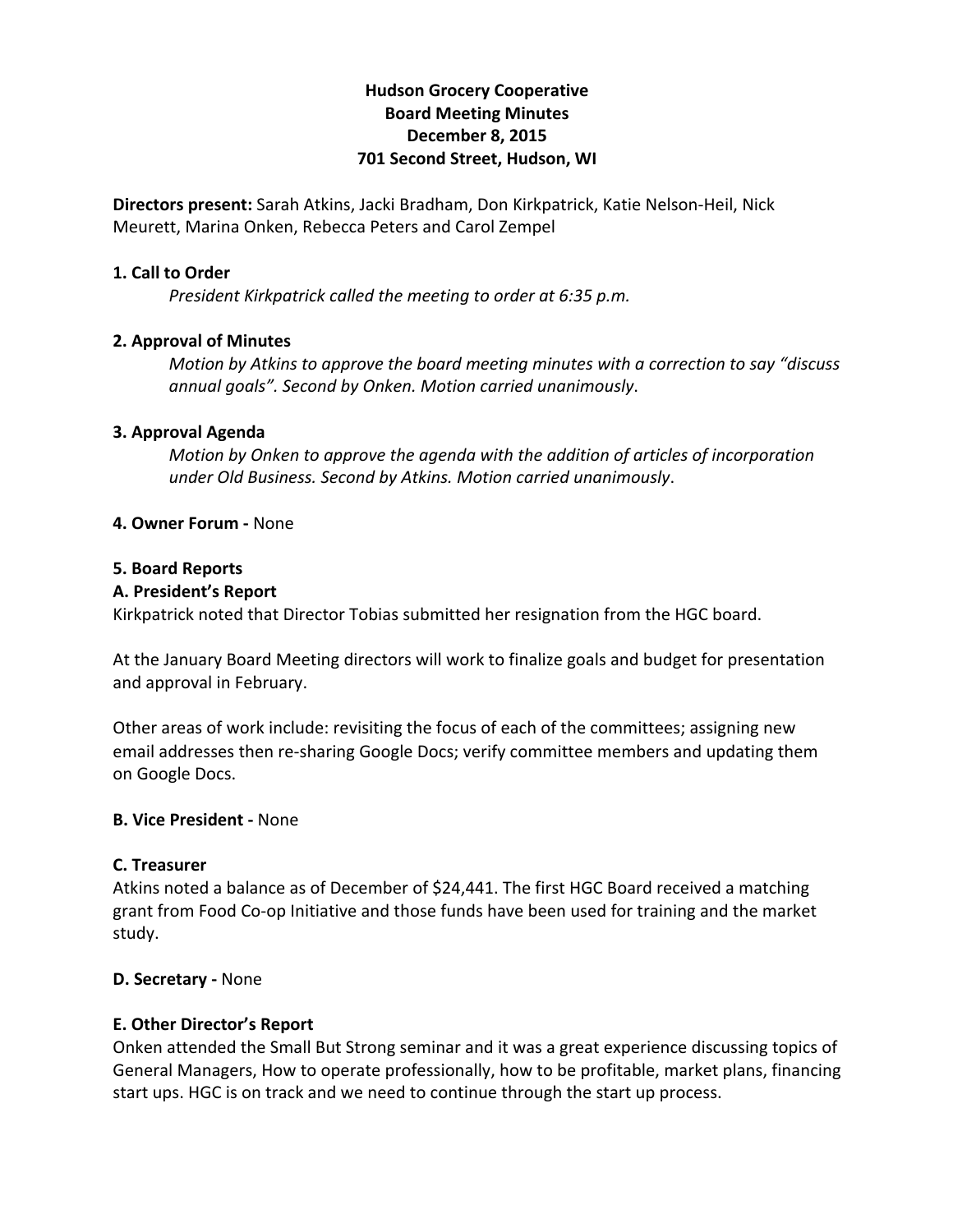### **6. Old Business**

### **A. Website and email address updates**

Christi presented a training session last week on how to update the website. She can set up email addresses for HGC Officers and Directors.

# **B. Articles of Incorporation**

No corrections are needed. The articles need to uploaded to the Google Drive.

# **7. Committee Reports**

### **A. Fundraising & Finance** – None

It was noted that in 2016 HGC will need to have an active Finance Committee.

### **B. Ownership & Volunteer**

One new HGC ownership application was presented to the Board.

370 - Linda Sloglund

*Motion by Onken to approve one new HGC ownership applications. Second by Atkins. Motion carried unanimously*.

Atkins noted that the Annual Meeting was a good event. The Phipps Center was a good location

The committee meets next week and there are some new volunteers.

### **C. Marketing & Communications**

Onken noted the committee has been working on marketing plans based on HGC's mission. Including ideas to build content, craft a clear message and working with volunteers on that message. The Committee will plan a budget requesting funds for marketing.

### **D. Steering**

Kirkpatrick noted upcoming Board education opportunities: the CBL 101 on January 9th and the "Up and Coming" conference on March 10-12 in Bloomington IN.

### **E. Vendor Relations -** None

### **8. New Business**

### **A. Selection of Officers**

Kirkpatrick noted that the Secretary manages the documents for HGC, these meeting minutes, save documents for long term records including uploading them to the Google Drive.

The Secretary and Treasure need sit on committees but should not serve as committee chairs.

Atkins indicated she would continue as Treasurer. Bradham noted she did not wish to continue as Secretary and Kirkpatrick noted he will be rotating off the board in November and as President he can not chair the steering committee.

*Motion by Kirkpatrick to nominate Atkins as Treasurer. Second by Onken. Motion carried unanimously*. *Motion by Peters self-nominated for Secretary. Second by Atkins. Motion carried unanimously*.